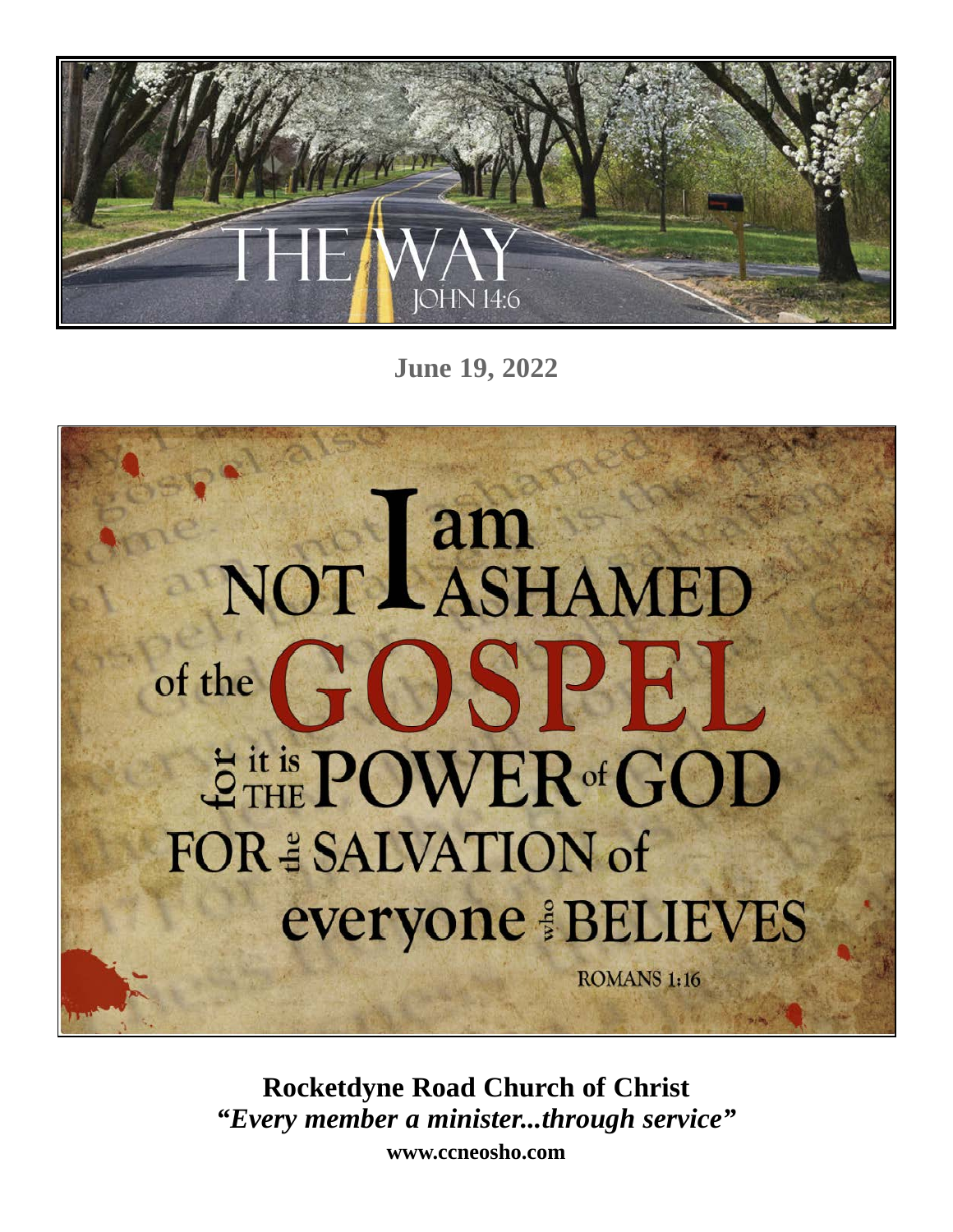

Dale Naden had four stents and is now home. Yvonne Thurman is dealing with serious flu-like symptoms. Remember Carolyn Ryan, Sherry Pollick Jones, Syler Drake, Max Ruhl, Bonnie Gray, Jerry Haught, Luci Hilliard, Dawn Dabbs, Linda Channel, Gladys Cobb, Sherry Smith, Scott Cagle, Shirley Obenshain, Dale Gray, Brian Deckman, Ralph Cope, Helen Elder, and Rachel Pyron as they deal with ongoing health issues.

Also remember our brothers and sisters in Ukraine.

# **Green Valley Bible Camp Scholarships Available**

There are some scholarships available for those who want to attend Green Valley Bible Camp this summer. We have scholarships for Day Camp and Overnight Camp sessions. If interested in one of these scholarships, see Earl Reynolds.

# **Thank You**

We greatly appreciate the cards, money, gift cards, and Bible given to us on Graduation Sunday. Thank you so much. Konner Drake, Connor Schenck

**Mid-Week Meal Wednesday, June 22 5:45 - 6:30 Pizza** Bring desserts Please help put away tables

. . . . . . . . . . . . . . .

and chairs after the meal.





**Nathan Anderson Wyatt Burns Garret Douglas Jackson Schriever**

# **I Am Not Ashamed**

 Have you ever been ashamed of yourself? Have you ever been ashamed of someone else?

 I have been ashamed of myself several times throughout my life. Each time was debilitating. I wanted to crawl out of my own skin, to hide or to be someone else during those moments. My embarrassment was beyond what I could handle. The shame caused physiological responses, my fight or flight instincts were on full alert yet I could not choose which. My heart beat rapidly. My blood pressure rose each time and I could feel the stressful hum of my vessels pushing against my skin causing my face to flush. Spiritually I felt weak and distant from God. This was especially true during the times that my shame was caused from getting caught and realizing the sin I was involved in. Being ashamed caused me to want to avoid reality and have a short term lack of hope that things could get better and that others loved me.

 I have also been ashamed of others in my life. Thankfully this has not happened near as much as the shame I have felt towards myself. I say this because each time I have been ashamed of someone else, I wanted to do everything possible to get away from that person and correct them at the same time. My fight or flight response was to fight and flight. I wanted to fix the person I was ashamed of and have nothing to do with them at the same time. My physiological response was to flood, a condition where your body thinks it needs to protect itself by flooding your defensive senses while at the same time lowering your ability to make good decisions. Spiritually, I found myself forgetting that God loves that person and sent His Son precisely for moments like this.

 I am a firm believer that The Way of Jesus is the hope of living no longer being ashamed, of yourself or others. Life as a follower of Jesus is about living into the freedom that our shame no longer enslaves us to the physiological and spiritual effects that it once held on us. It is the realization that God loves you and others in the midst of shame and does everything we need for us to not let the affects of shame destroy us. The hope that sin is forgiven and there is freedom to sin less as we are made sinless in Jesus. The truth that God loves us unconditionally.

In Romans 1:16-17 Paul says

*"For I am not ashamed of the gospel, for it is the power of God for salvation to everyone who believes, to the Jew first and also to the Greek. For in it the righteousness of God is revealed from faith for faith, as it is written, 'The righteous shall live by faith.'"*

*(Continued on next page)*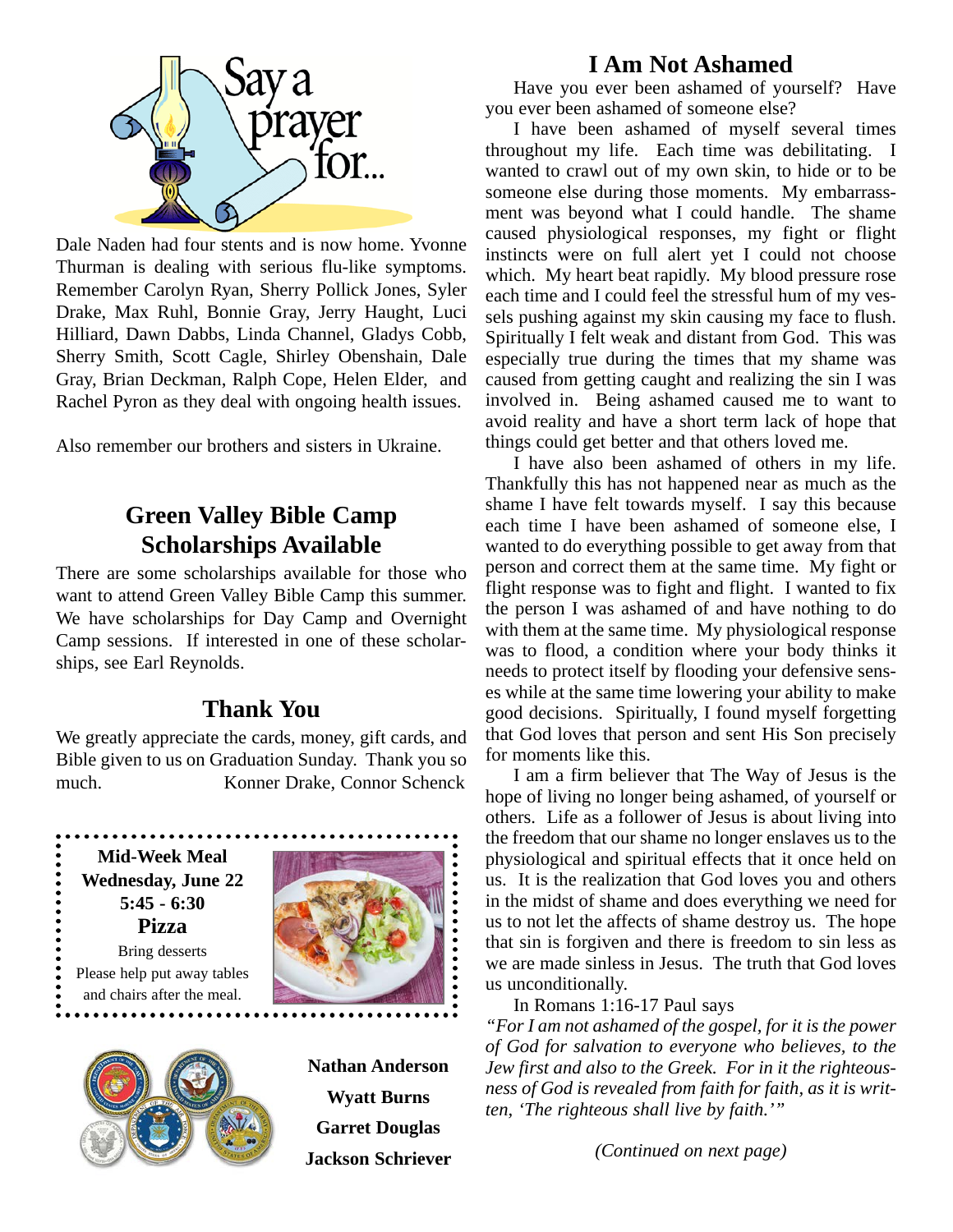Paul writes as a response to others trying to make followers of Jesus feel shame, and the followers in Rome trying to make others feel ashamed because their sin is different than theirs (read Romans 2-3 to see this). He destroys the negative affects of shame by declaring that he has no shame of the gospel!

 I want you to try something next time you feel ashamed for yourself or someone else, pause and declare your hope for God's story. Go ahead and quote Paul and say out loud, "I am not ashamed of the gospel (the good news of Jesus)." There is a twofold reason why this will bless you. First, it will help slow down the physiological response to shame so that your body's protective mechanisms do not interfere with your ability to think. Second, it will help you live into the faith that God is very much able to bless, even in these worse of situations, that He is present.

 As John declares of Jesus in John 3:16-17. *For God so loved the world that he gave his only Son, that whoever believes in him should not perish but have eternal life. For God did not send his Son into the world to condemn the world, but in order that the world might be saved through him.*



**Bob Towler** will celebrate his 90th birthday June 26th. His address is 312 Grand Ave., Seneca, MO 64865. **Bill Greer** will celebrate his 92nd birthday June 26th. His address is 19828 Beech Road, Diamond, MO 64840.



Congratulations to **Tom and Glenda Condict.** They will celebrate their 51st Wedding Anniversary June 20th.

Congratulations to **Bob and Dorothy Williams.** They will celebrate their 63rd Wedding Anniversary June 21st.

Congratulations to **Gary and Mary Elam.** They will celebrate their 51st Wedding Anniversary June26th.



# **For Ages 3 years - 4th Grade**

Thank you to Karen Pyron for teaching us a lesson about Self-control. Join us today for another lesson about Self Control, a Fruit of the Spirit.

# **June Memory Verse**

*The Spirit gives love, joy, peace, patience, kindness, goodness, faithfulness, gentleness, self-control. Galatians 5:22-23*

Just a reminder, whenever you are ready, you can say the memory verse to the Imagination Station teacher for a treat from the treasure box!

# **Schedule**

### **Today - June 19**

Lesson: Self Control Teacher: Megan Ryan Helpers: Heather Merrill, Nash Crane Monitor: Brian Lewis

### **June 26**

Lesson: Fruits of the Spirit Teacher: Laura Stipp Helpers: Renee Lewis, Rush Crane Monitor: Phillip Whiteman

### **July 3**

Lesson: Freedom in Christ Teacher: Sherry Whiteman Helpers: Cindy Marlow, Cassie Davis Monitor: Corey Bass